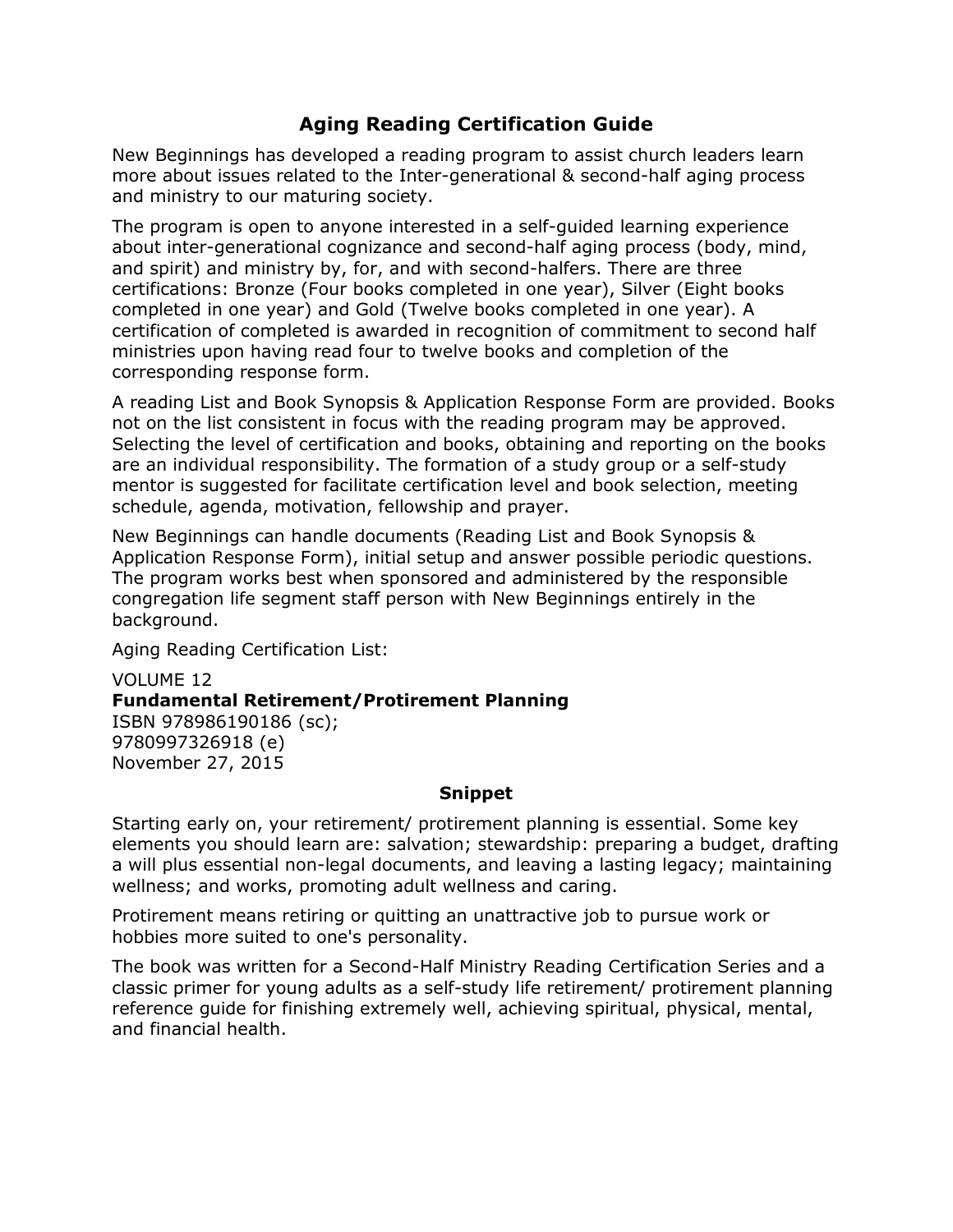VOLUME 11 **God's Grand Plan** ISBN 9780990649984 (sc); 9780990649991 (e) January 18, 2015

## **Snippet**

"Anyone can retire from a world of work, but it is quite another thing to find something to protirement to," Richard P. Morgan.

God's Grand Plan focuses on the daily living characteristics of Jesus Christ: love, joy, peace, patience, kindness, goodness, faithful-ness, gentleness, and self-control as found in Galatians," 5:22-23 (NIV).

If you wish to be happy for the rest your life, let Jesus's thoughts become your thoughts and bend your will to His will.

"Rejoice always, pray continually, give thanks in all circumstances; for this is God's will for you in Christ Jesus," 1 Thessalonians 5:16-18 (NIV).

Only you are in charge of your happiness. Believe and achieve!

# VOLUME 10 **The Second Half of Life** ISBN 9780990649960 (sc); 9780990649977 (e) December 22, 2014

## **Snippet**

"It is an incredible time to be growing older. This longevity factor creates new opportunities for people in the second half of life. For the first time in the history of humankind, we or our children or grandchildren may live to be 120. Today, the man or woman can anticipate living twenty to thirty or more years and needs to design a new beginning," Richard Morgan.

The Second Half of Living is self-help for second-halfers to age happily and finish extremely well.

VOLUME 9 **Chism's Isms** ISBN: 9780990649946 (sc); 9780990649953 (e) November 24 2014

## **Snippet**

The dictionary (thesaurus) defines ISM as a distinctive cause (conviction, belief), doctrine (opinion, view point), or theory (rationale, hypothesis).

Chism's Isms is a collection of articles and essays for church leadership and secondhalfers to grow, connect, serve, reach, and better prepare for a fuller, more productive, rewarding life and eternity with our Lord and Savior, Jesus Christ.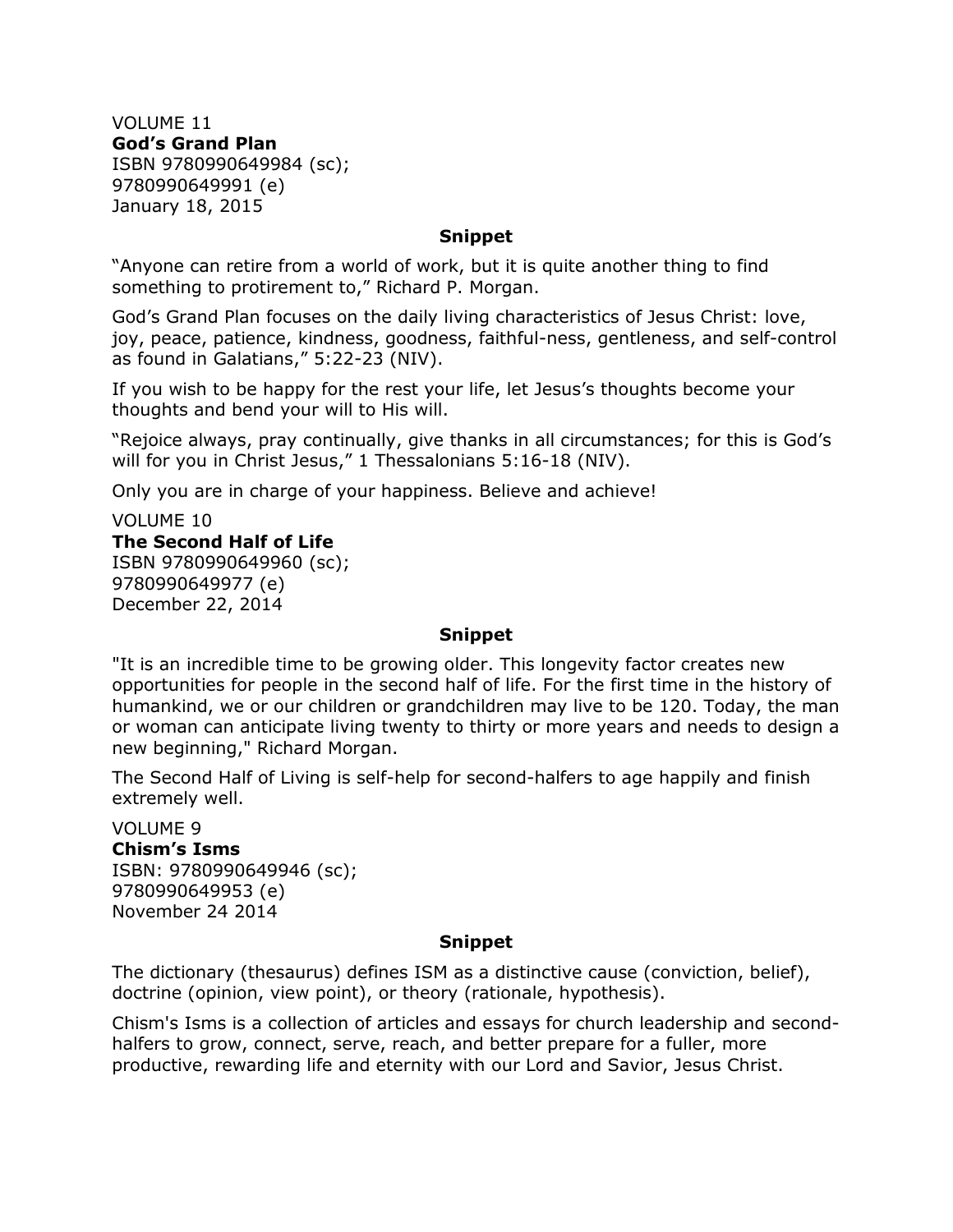The theme is making an elderhood protirement adult difference for Christianity and country.

## VOLUME 8 **Daily Legacy Living** ISBN 9780990649922 (sc); 9780990649939(e) November 3, 2014

# **Snippet**

"There are two wolves inside all of us: Good and Evil. The wolf that wins is the one that is fed." (Unknown)

Legacy is anything handed down from one generation to the next. It can be heredity, inheritance, or heritage. A legacy also leaves behind the story of a person, so that they are not forgotten. Legacies are important pathways for the future to follow or to be guided by in order to make better decisions in life. Leaving behind a legacy gives us comfort in knowing that once we are gone, we will not be erased from the memories of others. If you do not start planning the person you wish to be at an early age, it's not likely to happen.

Daily Legacy Living offers numerous ideas for maximizing your life.

# VOLUME 7 **Planning the Life God Wants** ISBN 9780990649908 (sc); 9780990649915 (e)

October 10, 2014

# **Snippet**

Planning the Life God Wants was written for non-Christians, those in debt, those planning their life and those wishing to leave a legacy. The focus is on salvation and stewardship with a brief mention of mental and physical health. In our Christian walk, there is much to be accomplished in our congregation, community, state, and nation by fighting against the unshakable facts (challenge ageing intolerance and conflict unconstitutional government; and reclaiming our nation as Christian and free)

# VOLUME 6 **The Essential Ingredients for Second-Half Ministry**

ISBN 9780986190155 (sc) 9780692231739 (e) October 8, 2014/March 21, 2015

# **Snippet**

The Essential Ingredients for Second-Half Ministry was written to answer the question as to the missing ingredients for the church to be successful with the new life stage of Elderhood, graduation from the public sector, and the protirement life style.

Second half of life vision, education and implementation are the keys to elderhood protirement empowerment.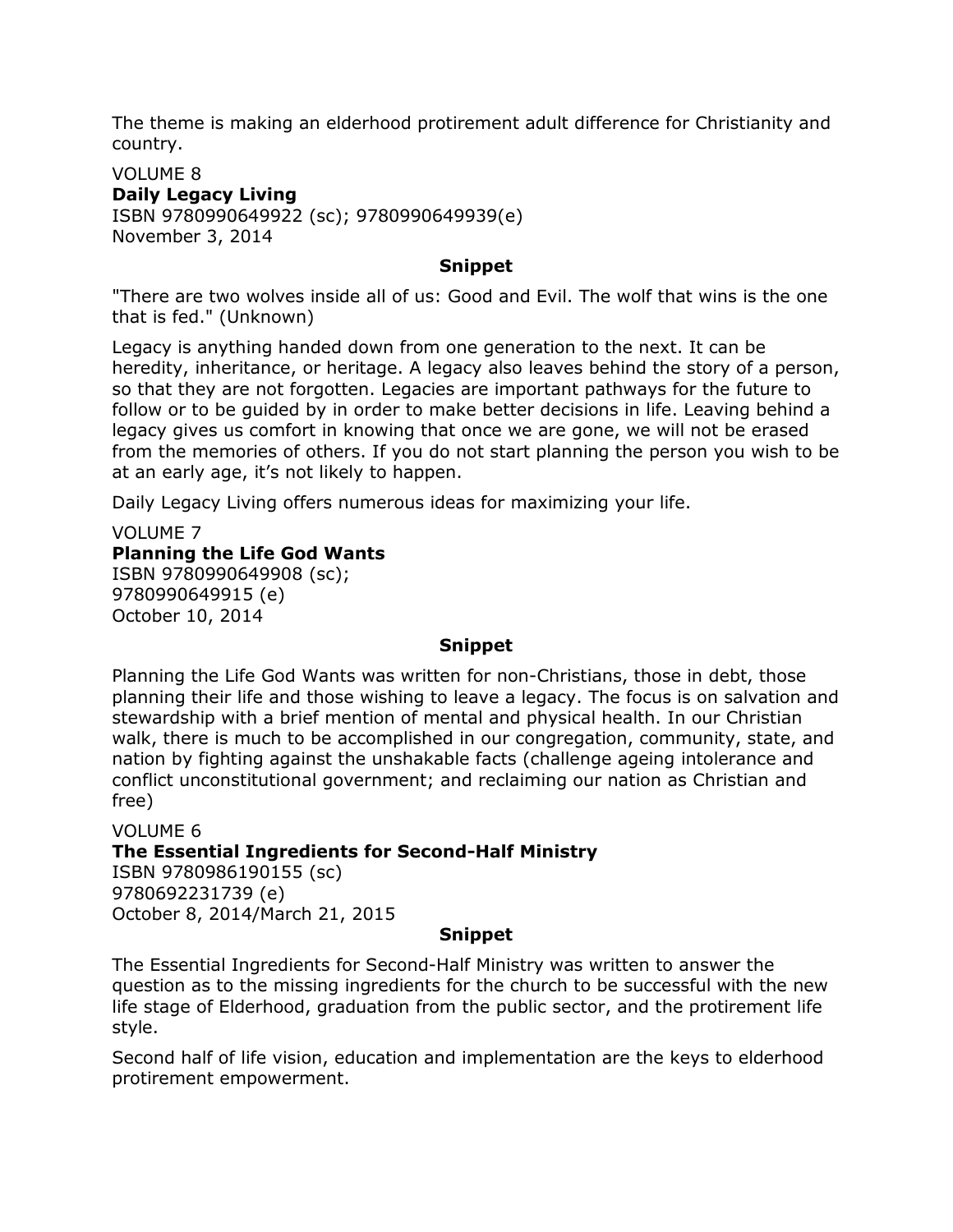VOLUME 5 **Life Stages Lessons** ISBN 13: 9780986190148 (sc); 13: 9780692023945 (e) July 20, 2014/March 21, 2015

## **Snippet**

Life Stages Lessons were written as an Alpha Tau Omega life guide book for American's financial, mental, physical and religious health.

Everyone, particularly our children, grandkids, women, and elderhood adults, will benefit from the book. Life Stages Lessons focus on the matters that make a difference (a Budget, Estate and Legacy Planning) in this life and make all the difference (Salvation) for eternity.

The book is devoted to life seasons training to better prepare elderhood adults to implement protirement service opportunities as well as devote themselves to participatory democracy and protecting the homeland against unconstitutional government.

The focus of the book is on Inter-generational & second half of life.

# VOLUME 4

## **A New Life Stage**

ISBN 13: 9780986190131 (sc); 13: 9780616002988 (e) November 18, 2013/March 21, 2015

## **Snippet**

A New Life Stage is about WHY God has given us an individual plan, gifted us as well as provided us with an extra 30 years to make an eternal difference in our second half of life. The book teaches about equipping, energizing, enabling the new life stage, elderhood, life after adulthood.

VOLUME 3

## **Making an Aging Difference**

ISBN: 13: 9780986190124 (sc); 13: 978061585 2508 (e) February 23, 2014/March 21, 2015

## **Snippet**

Making an Aging Difference offers a toolkit of guides for helping second-halfers make the most of the next phase of their life.

Each chapter provides both information and instruction for helping to make a more productive second half of life and potential aging legacy.

The tools were developed by New Beginnings through years of research, education and personal experience.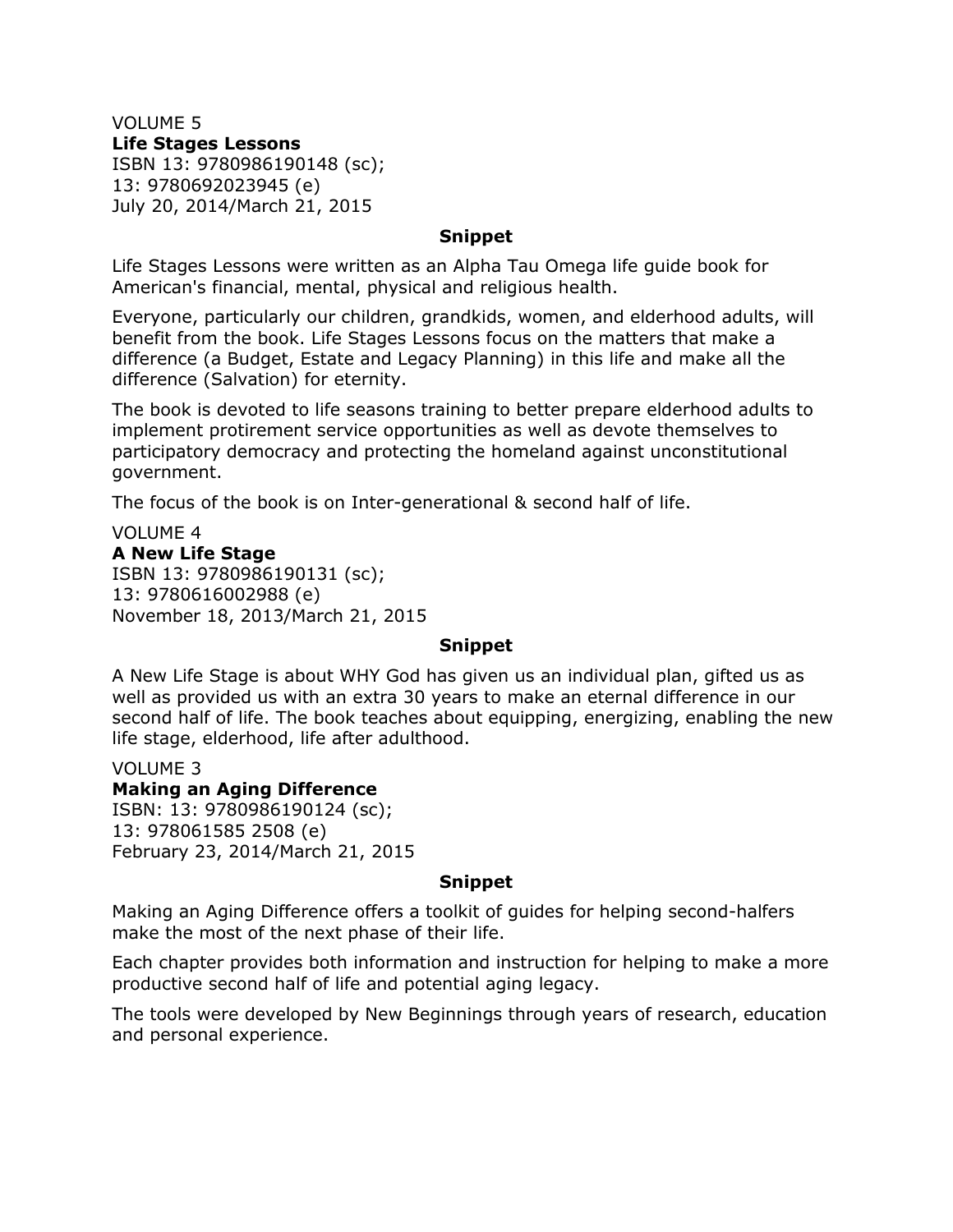VOLUME 2 **Longevity Response-Ability** ISBN: 13: 9780986190100 (sc) 13: 9880986190117 (e) May 29, 2013/March 21, 2015

# **Snippet**

Longevity Response-Ability is a collection of readings (legacy letters, stories, and plans) written by team members about what church leaders and second-halfers can do to unleash the determination and power of a new "life stage" (65-84), called Elderhood (life beyond adulthood). Step one is to educate theological educational institutions, corporate church bodies, local congregations, nonprofit and private enterprises and governmental legislative bodies about the realty of a new "life stage." The second step is to educate those in the second half of life to their choices for making a difference.

The theme is doing what you can, where you are, with what you have. Longevity Response-Ability was written to create awareness, provide momentum, and attract others to make social change. Each reading provides not only member expertise, but heartfelt instructions to better guide one's legacy journey. The book was written as a fund raiser for a better second half of life society and equality against ageism.

VOLUME 1 **Second-Half Elderhood Protirement Ministry** (formerly Basic Ministry for the Second Half of Life) ISBN: 13: 9780986190162 (sc); 13: 9780986190179 (e) October 12, 2012/March 21, 2015

## **Snippet**

The book and the New Beginnings website promote societal awareness of intergenerational second-halfer unique DNA; mobilize more effective ministry to, with, and by second-halfers alongside talented pastors; publicize the need for intentional evangelism to reach second-halfers; encourage intergenerational benevolence and generosity development; and help second-halfers make the most of their protentional centennials.

The author's prayer for seminary and church leaders is that they may use this book to create momentum to properly equip and train seminary students, graduate pastors, and laymen about the process and realities of aging. His further prayer for second-halfers is that they will discover God's plan of significance for them and will live out their legacy for His glory in a brave new social sector.

Book Synopsis & Application Response Form:

Name Date Address Street City State Zip E-mail Phone Book title